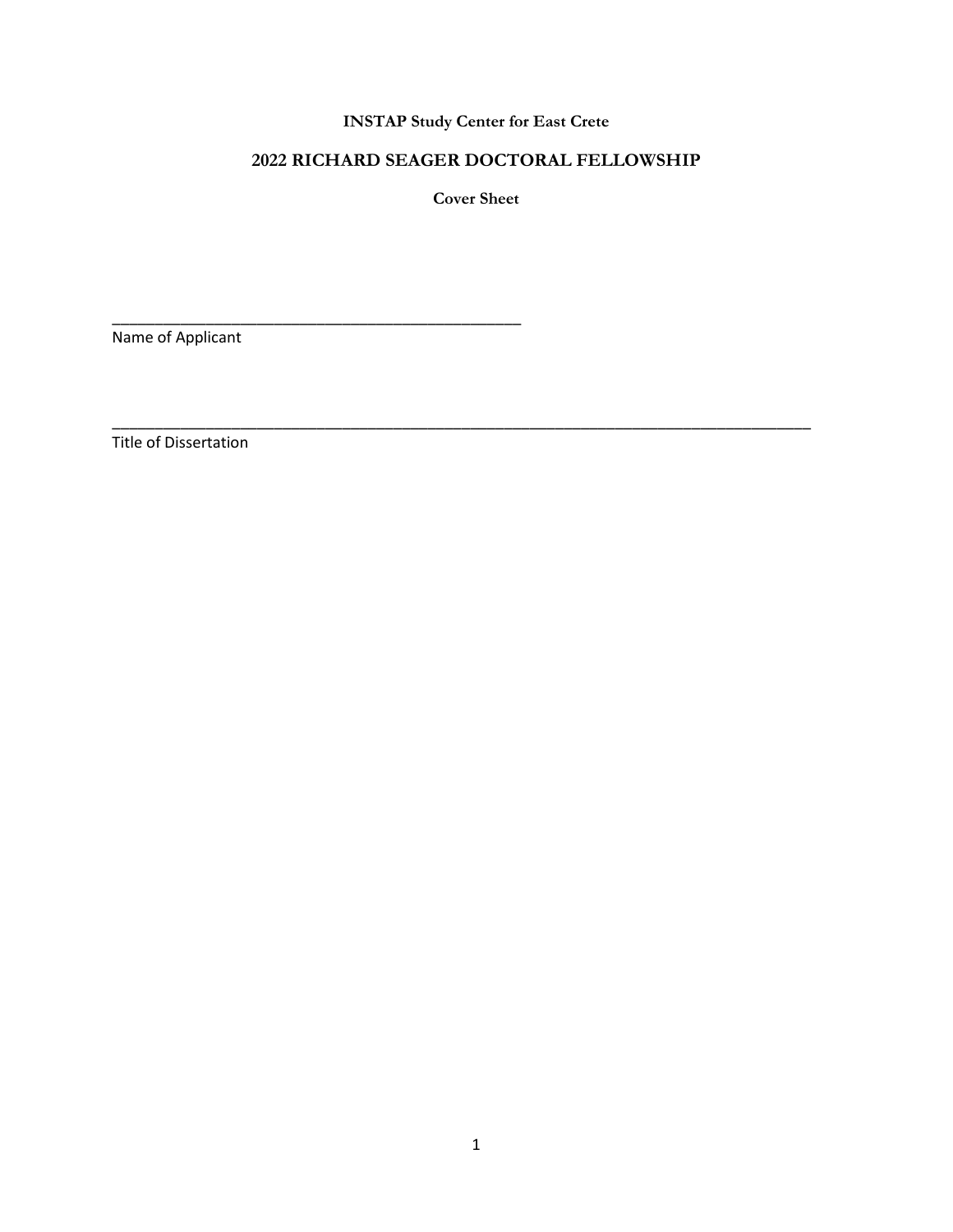#### **INSTAP Study Center for East Crete**

### **2022 RICHARD SEAGER DOCTORAL FELLOWSHIP**

#### **Application Form**

1. Full name of applicant: Social Security Number:

- 2. Title of Dissertation:
- 3. Present Address: Telephone: Telephone:

Fax:

E-mail:

- 4. Institution:
- 5. Citizenship:
- 6. Name of the head of your Dissertation Committee:

Telephone number:

E-mail address:

7. Name of another Dissertation Committee Member:

Telephone number:

E-mail address: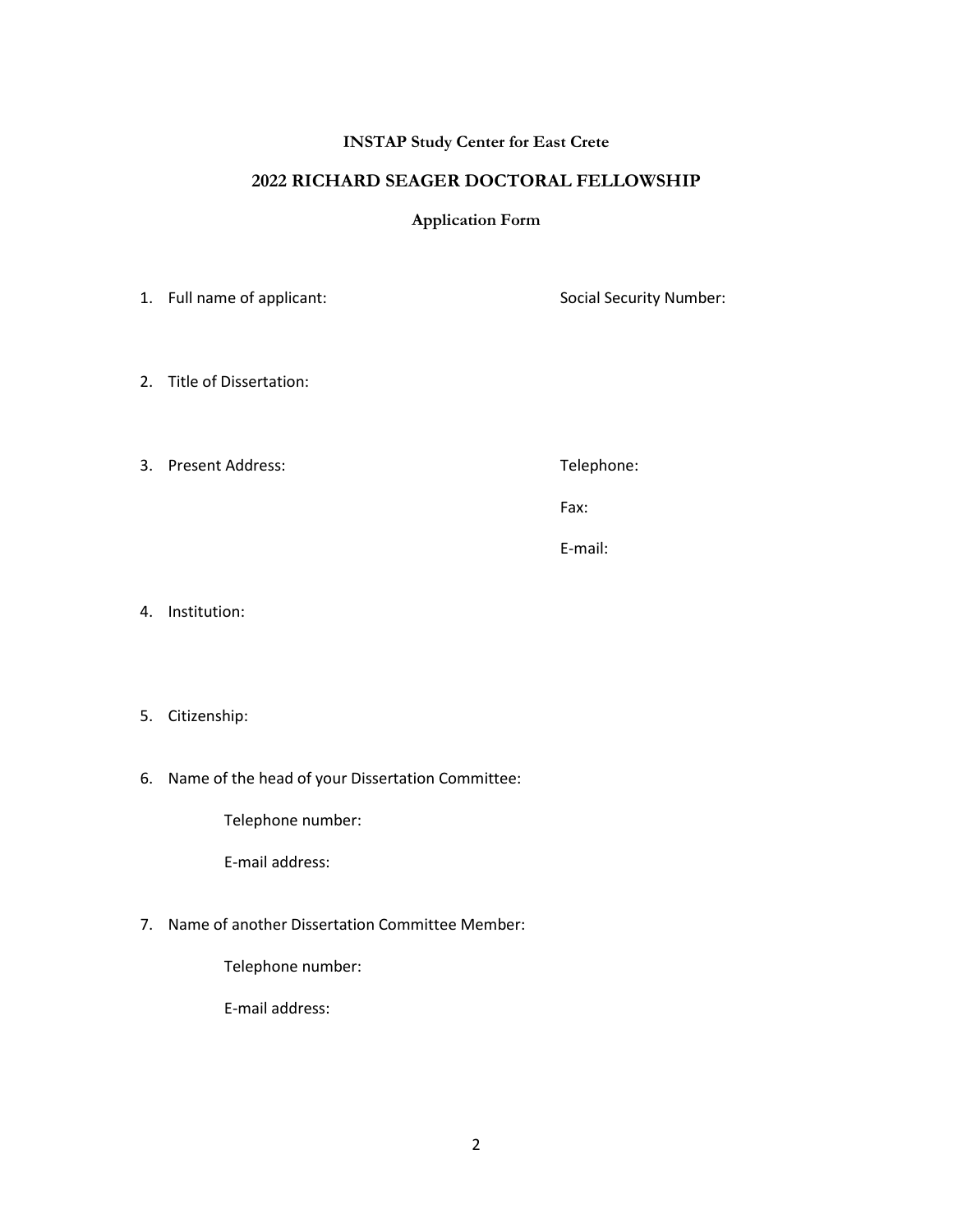8. Please list any publications by the applicant:

9. Please list any other fellowship applications for 2022:

Date to receive funding:

Method of payment: \_\_\_\_\_\_\_\_\_\_ A check in US dollars \_\_\_\_\_\_\_\_\_\_\_\_\_\_\_\_\_\_\_ A check in Euros

\_\_\_\_\_\_\_ Wire transfer

Where would you like your check to be sent?

If awarded the INSTAP Study Center for East Crete Richard Seager 2022 Doctoral Fellowship, I agree to abide by the terms of the award, including the submission of a final report detailing the work completed and a financial accounting by June 1, 2023. I agree to supply the Library of INSTAP Study Center for East Crete with a copy of my dissertation upon the completion of my degree.

Signature: \_\_\_\_\_\_\_\_\_\_\_\_\_\_\_\_\_\_\_\_\_\_\_\_\_\_\_\_\_\_\_\_\_\_\_\_\_\_\_\_\_\_\_\_\_\_ Date: \_\_\_\_\_\_\_\_\_\_\_